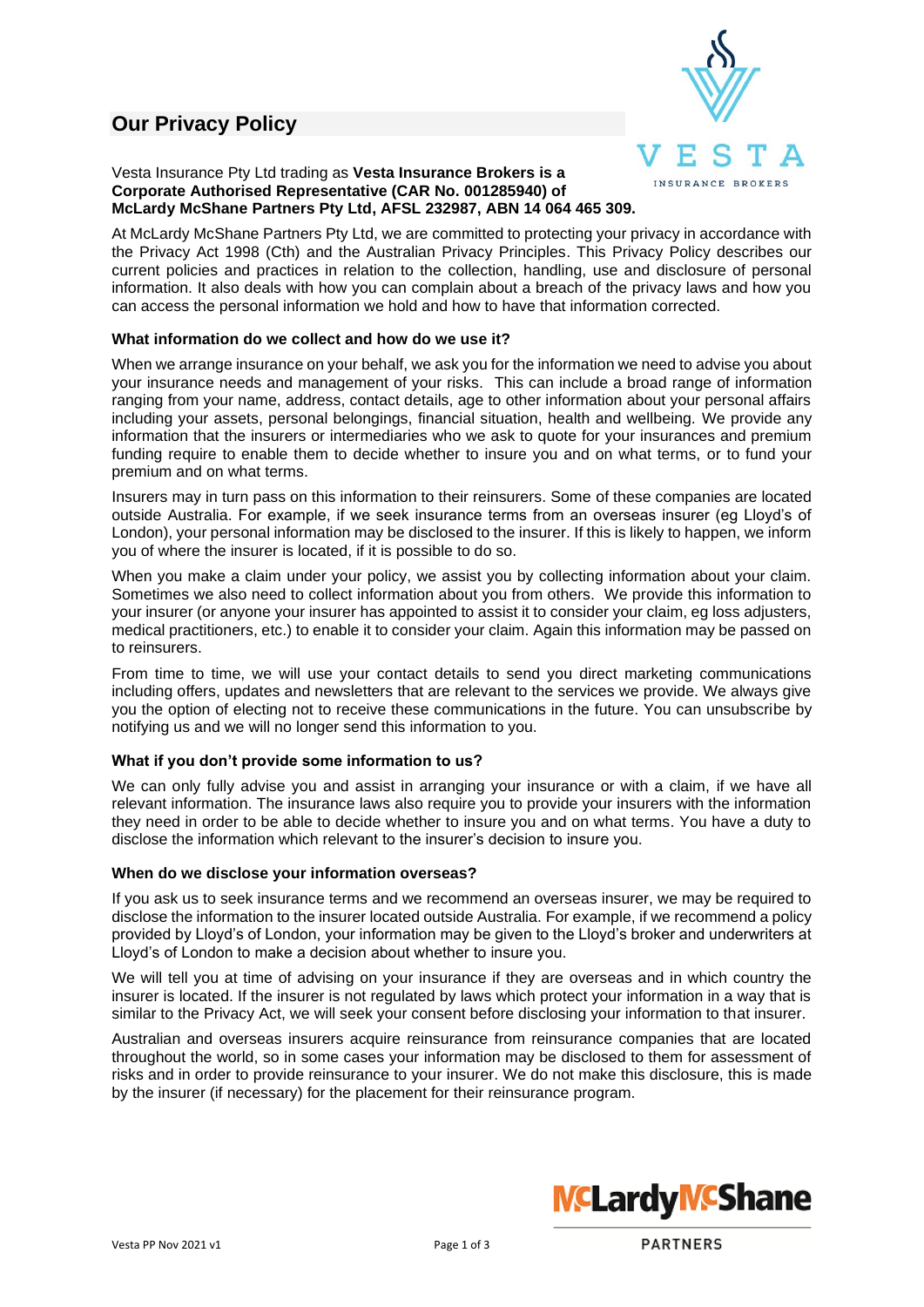

## **How do we hold and protect your information?**

We strive to maintain the reliability, accuracy, completeness and currency of the personal information we hold and to protect its privacy and security. We keep personal information only for as long as is reasonably necessary

INSURANCE BROKERS for the purpose for which it was collected or to comply with any applicable legal or ethical reporting or document retention requirements.

We hold the information we collect from you initially in a working file, which when completed is electronically imaged and stored, after which any paper is destroyed in our onsite shredder. In some cases, your file is archived and sent to an external data storage provider for a period of time. We only use storage providers located in Australia who are also regulated by the Privacy Act.

We ensure that your information is safe by protecting it from unauthorised access, modification and disclosure. We maintain physical security over our paper and electronic data and premises, by using locks and security systems. We also maintain computer and network security; for example, we use firewalls (security measures for the Internet) and other security systems such as user identifiers and passwords to control access to computer systems where your information is stored.

#### **Will we disclose the information we collect to anyone?**

We do not sell, trade, or rent your personal information to others.

We may need to provide your information to contractors who supply services to us, eg to handle mailings on our behalf, external data storage providers or to other companies in the event of a corporate sale, merger, re-organisation, dissolution or similar event. However, we will take reasonable measures to ensure that they protect your information as required under the Privacy Act.

We may provide your information to others if we are required to do so by law, you consent to the disclosure or under some unusual other circumstances which the Privacy Act permits.

#### **How can you check, update or change the information we are holding?**

Upon receipt of your written request and enough information to allow us to identify the information, we will disclose to you the personal information we hold about you. We will also correct, amend or delete any personal information that we agree is inaccurate, irrelevant, out of date or incomplete.

If you wish to access or correct your personal information please write to Meg Long, Privacy Officer, Level 3, Building 7, Botanicca Corporate Park, 570-588 Swan Street, Richmond VIC 3121.

We do not charge for receiving a request for access to personal information or for complying with a correction request. Where the information requested is not a straightforward issue and will involve a considerable amount of time, then a charge will need to be confirmed for responding to the request for the information.

In some limited cases, we may need to refuse access to your information, or refuse a request for correction. We will advise you as soon as possible after your request if this is the case and the reasons for our refusal.

#### **What happens if you want to complain?**

If you have concerns about whether we have complied with the Privacy Act or this privacy Policy when collecting or handling your personal information, please write to Meg Long, Privacy Officer, Level 3, Building 7, Botanicca Corporate Park, 570-588 Swan Street, Richmond VIC 3121.

Your complaint will be considered by us through our Internal Complaints Resolution process. We will acknowledge your complaint within 24 hours and we will respond with a decision within 30 days of you making the complaint. If we need to investigate your complaint and require further time, we will work with you to agree to an appropriate timeframe to investigate. We will provide you with information concerning referring your complaint to the Australian Financial Complaints Authority if we cannot resolve your complaint.

#### **Your consent**

By asking us to assist with your insurance needs, you consent to the collection and use of the information you have provided to us for the purposes described above.